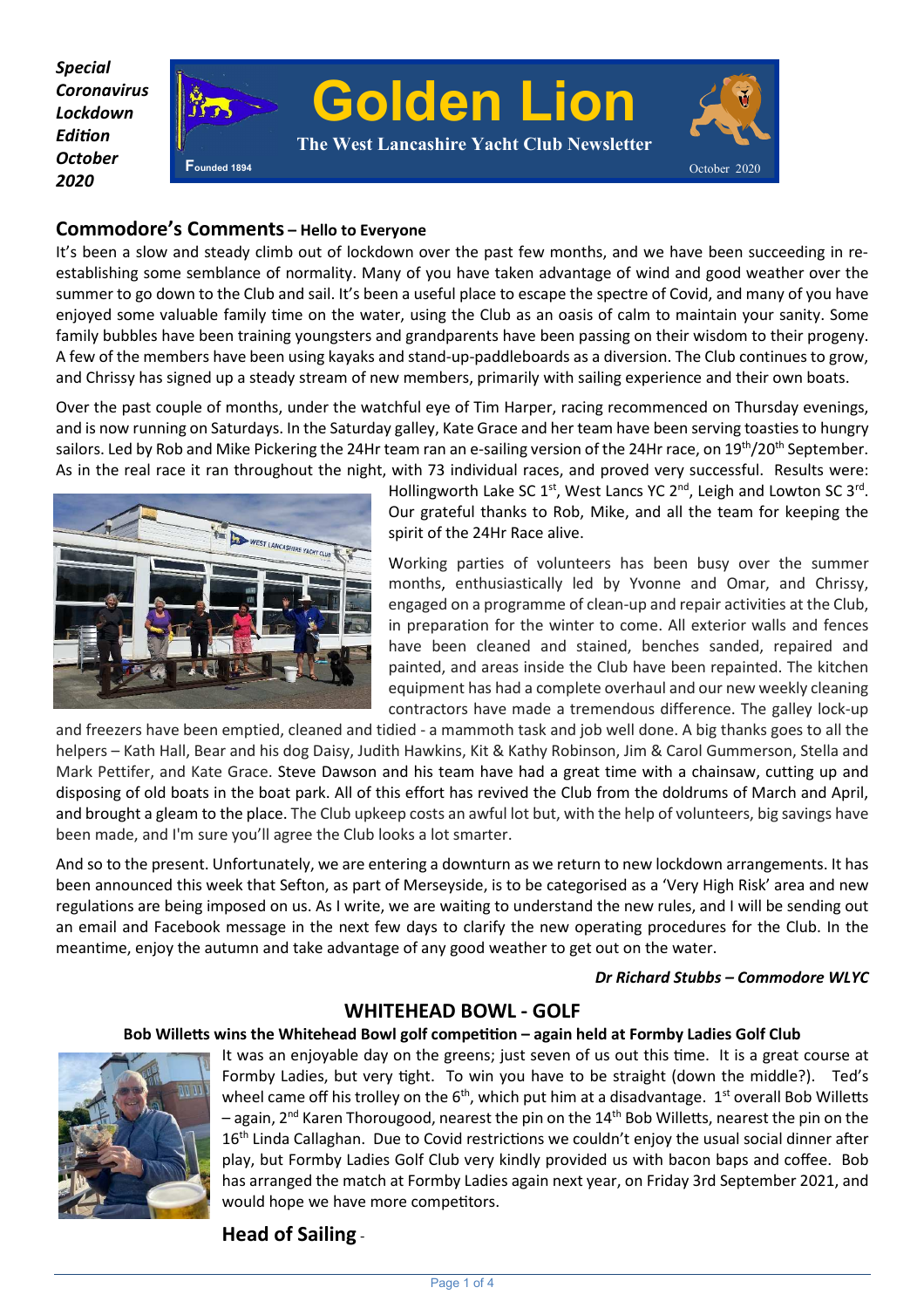The Monkhouse Cup will still be held on Saturday  $24<sup>th</sup>$  October, starting at 14:30. eRacing is back on Thursday evenings. 3 eRaces back-to-back as part of an October series on Virtual Regatta Inshore. First eRace starts at 19:15. Contact Rob Pickering for more information – see Club handbook.

RC sailors hold their end of season racing on Sunday 25th October, start 11.00. It is proposed to sail the Laser and DF fleets as two totally separate events, so numbers can be maximised (2 x 6 boats) for those who can attend.



End of an era … For those of you that remember Yellow Peril, either from sitting in it to do your OD duty, or being rescued by it on a windy day, it is no more.

Following our successful grant application for a new power boat we, have had to make room and, after its long service, sadly, Yellow Peril had to go.

*Tim Harper - Head of Sailing*

# **The Generation Game**

Last year we welcomed into the Club membership our first family with a fourth generation of West Lancs sailors. Andrew Read, son of Bill Read, brought his antique Seabird Half Rater, 'Cormorant', to the 125<sup>th</sup> Anniversary celebrations. His daughter Fiona has re-joined with husband Greg and children William and Hettie sailing a Mirror dinghy.

This year we are delighted to have our second family of fourth generation sailors, with Richard Thorougood's wife Lorna and daughter Sophie, (granddaughter to Karen and the late John, and great-granddaughter to Norris Thorougood) – another new Optimist to the fleet.

WLYC has had great success with third generation sailors. Cyril Porter has just celebrated his 90<sup>th</sup> birthday, father to sailing legends Clive and David and grandfather to Jordan who last year was Commodore of Lancaster University Sailing Club. High seas sailor Ron Harper, who sadly lost his wife Anne earlier this year, is father to World Champion Tim Harper, and grandfather to Gabe and Ben, an inimitable racing duo. Ken Cooper, now a dedicated RC sailor, with racing son Martin supporting Charlotte and Sam, who is a National Champion. Over the summer you may have spotted Jonny Sinclair coaching his son William (grandson to Stuart and hence another third generation Club member) in his new Oppie. Kath and Nigel Hall have had a whale of a summer teaching their grandchildren (who have joined the Club this year with their parents). They are in and out of Kath's GP14, and enjoying the Club kayak – kindly donated by Mal Postance. These are just a few of the recent WLYC family dynasties of which I am aware; my apologies to any I have missed.



There have been many "family bubbles" replacing the usual Junior Training on a Saturday afternoon. Passing on the joy of sailing has prevailed against the Covid odds, and it has been wonderful to see parents and grandparents picnicking by the lake and sharing their hobbies and passions across the generations. Long may we all continue sharing our love and passion for sailing, and pass it on along the generations.

## **Christine Howorth – Head of Membership**

**Will you be shopping online for Christmas?** Please use Easyfundraising to help raise funds for West Lancs Yacht Club. We want to raise as much as possible, so please visit our easyfundraising page at: https://www.easyfundraising.org.uk/causes/westlancsyc/ and click 'support us'. Thank you to those who have already helped raise £183.26 so far



**West Lancashire Yacht Club 24 Hour eRace** 

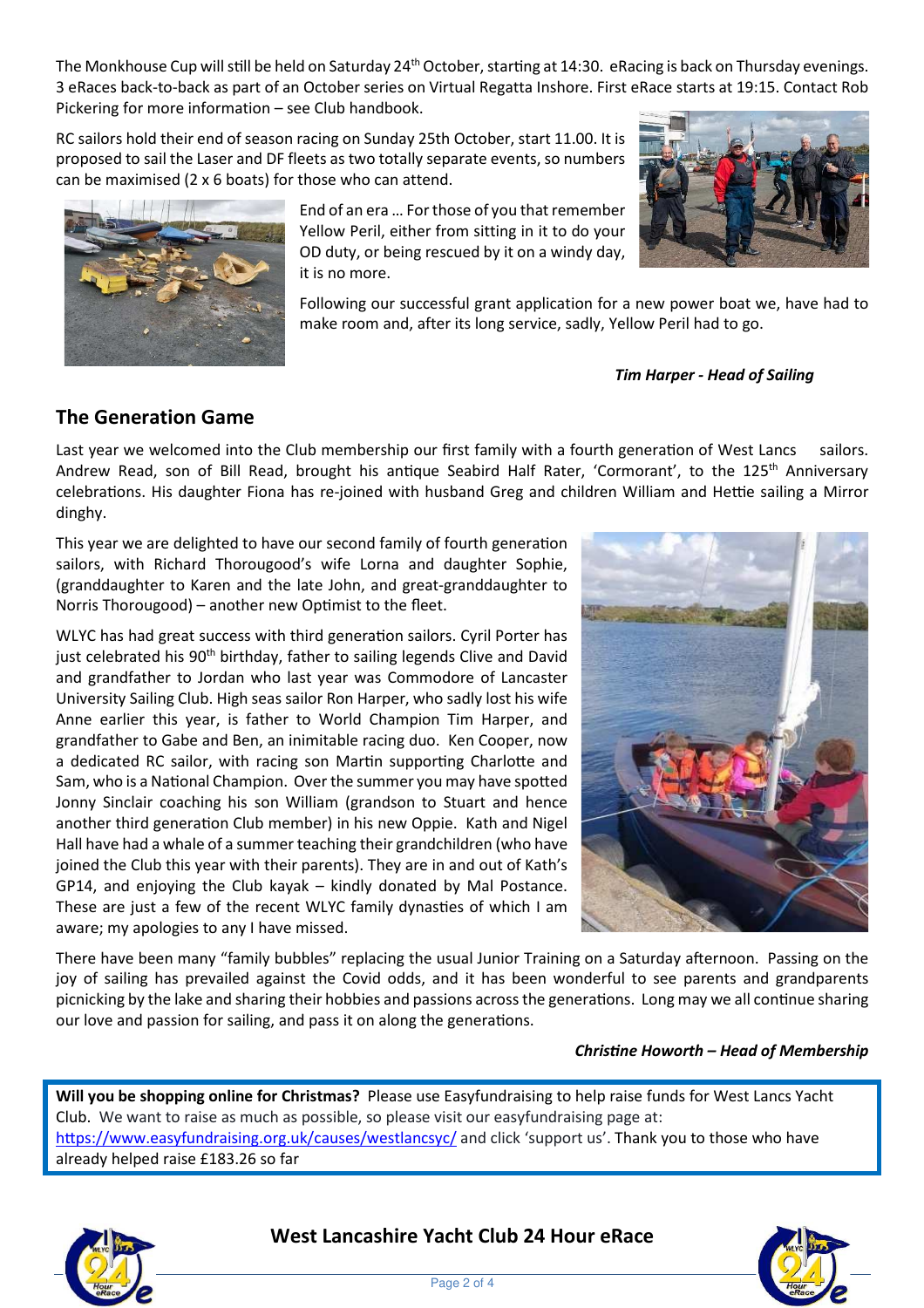Having considered all the options in early May West Lancashire Yacht Club made the difficult but, as it turned out, correct decision to cancel this year's WLYC 24 Hour Race on the Marine Lake, Southport. We were determined to be positive and forward looking to find something that would enable us to continue the spirit of a challenging endurance event that could draw together Clubs and their members. Mike Pickering came up with the concept of converting the event to run on Virtual Regatta Inshore (VRI) software. He went on to develop the idea by planning 73 eRaces concurrent with 8 Special Trophy Events each consisting of a series of 9 eRaces. The lack of discards in the main event, and, in the Special Trophy Events, the requirement to complete 8 out of 9 eRaces to "qualify", certainly bought home the endurance element of the objective. Also, to keep the challenging element for each eRace we always selected 'venues' that had strong winds. As a result, many found some of the wind shifts "brutal" at those venues. But at least no competitors felt the cold or wet when capsizing in a brief squall at 2am!

We were unable to provide our Marine Lake as a virtual setting, so instead we completed a tour of many of the worlds renowned venues: Cowes; Keil; Copenhagen; Auckland; Sydney; San Francisco to name just a few. Each of the eRaces in any one Special Trophy Event was eSailed with the same class of boat; therefore, handicaps were not a consideration. The VRI boats included: Star, Barcolana, 49er, J70, "Ocean Racer", Nacra 17 and Formula 18. All sailed on a similar style of courses, but the race course lengths were varied to provide  $6 - 10$  minutes of sailing per eRace. The race schedule was based on a new race Warning Signal sounding every 20 minutes, ie on the hour, hour + 20 mins and hour +40 mins. The first race started at Noon on Saturday 19<sup>th</sup> September and the last race started at noon on Sunday 20<sup>th</sup> September. Because of the way VRI software works, if a boat was not on the course at the sounding of the Warning Signal they were scored as not competing in that eRace (DNC); further, the Race Management team always started on time, whether or not all the teams were on the Race course area. This was all part of the strategy of providing a challenging endurance race; after all, in the real 24 Hour Race if a boat requires maintenance and has to withdraw temporarily from the race, they simply lose distance sailed on the water. In our 24 Hour eRace if your computer "glitched" or your WiFi "dropped out" that was the same as having retired for repairs, or your replacement helm was not ready – hard rules!

On the day we had 12 teams on the virtual water with some seriously good eRacing sailors, as well as some who were trying Virtual Regatta Inshore for the first time. Chester Sailing and Canoe Club have not missed a single WLYC 24 Hour Race since the first race in 1967; they certainly weren't going to allow Covid-19 to break that record. Adam McGovern hot footed back from the GBR eSailing National Championship Finals to join his club (Hollingworth Lake SC). Leigh & Lowton SC entered 2 teams (Flash 1, plus a youth team). Not surprisingly, the youth team at times displayed their superior computer gaming skills, to teach some of their senior club members a few lessons! Woolverstone Project, who provide sailing opportunities and tuition for those with disabilities with sailing throughout the year, were really pleased to have the opportunity to try their virtual skills over 24 Hours. Racing was often very close and certainly very tactical. The majority of teams chalked up several  $1<sup>st</sup>$  places in the 73 eRaces. But this was an endurance race where consistency was the key. With no discards in the overall 73 eRace series, any failure to start or finish (DSQ, DNS, DNC, DNF etc) was a blow hard to recover from. Just like in the "on the water" event any failure – hardware, software, Wifi, or simply human error - could create serious difficulties. Teams needed reliable equipment and facilities, with a resilient operating plan and good communications – Southport SC had a helm (Kim Pickering – no relation to Mike) in the USA, no doubt the club hoped to use time differences to reduce the night time manning / fatigue problems.

The overall results were:

- 1<sup>st</sup> Overall Hollingworth Lake SC
- 2<sup>nd</sup> Overall West Lancashire Yacht Club
- 3<sup>rd</sup> Overall Leigh & Lowton SC (Flash 1)
- 1<sup>st</sup> Youth Team Leigh & Lowton SC Youth
- 1<sup>st</sup> Masters Delph SC



Much credit must go to Ian Brown (Commodore Delph SC) sailing as a "Master" solo, in all 73

eRaces, for his favoured charity "Sullivan's Heroes". The charity provides so much support and financial assistance for families to help them raise essential funds towards vital home adaptations for a disabled child. After 73 eRaces, Ian came 5<sup>th</sup> overall, 1<sup>st</sup> Master and won the Porter Trophy for the fastest 50<sup>th</sup> eRace. He also managed at least one first in every class of boat except the Nacra 17 (although he was  $2^{nd}$  twice in this challenging catamaran in the Forenoon series of eRaces).

If you want to donate any funds to his favoured charity just follow this link https://www.justgiving.com/fundraising/24hoursforthomas